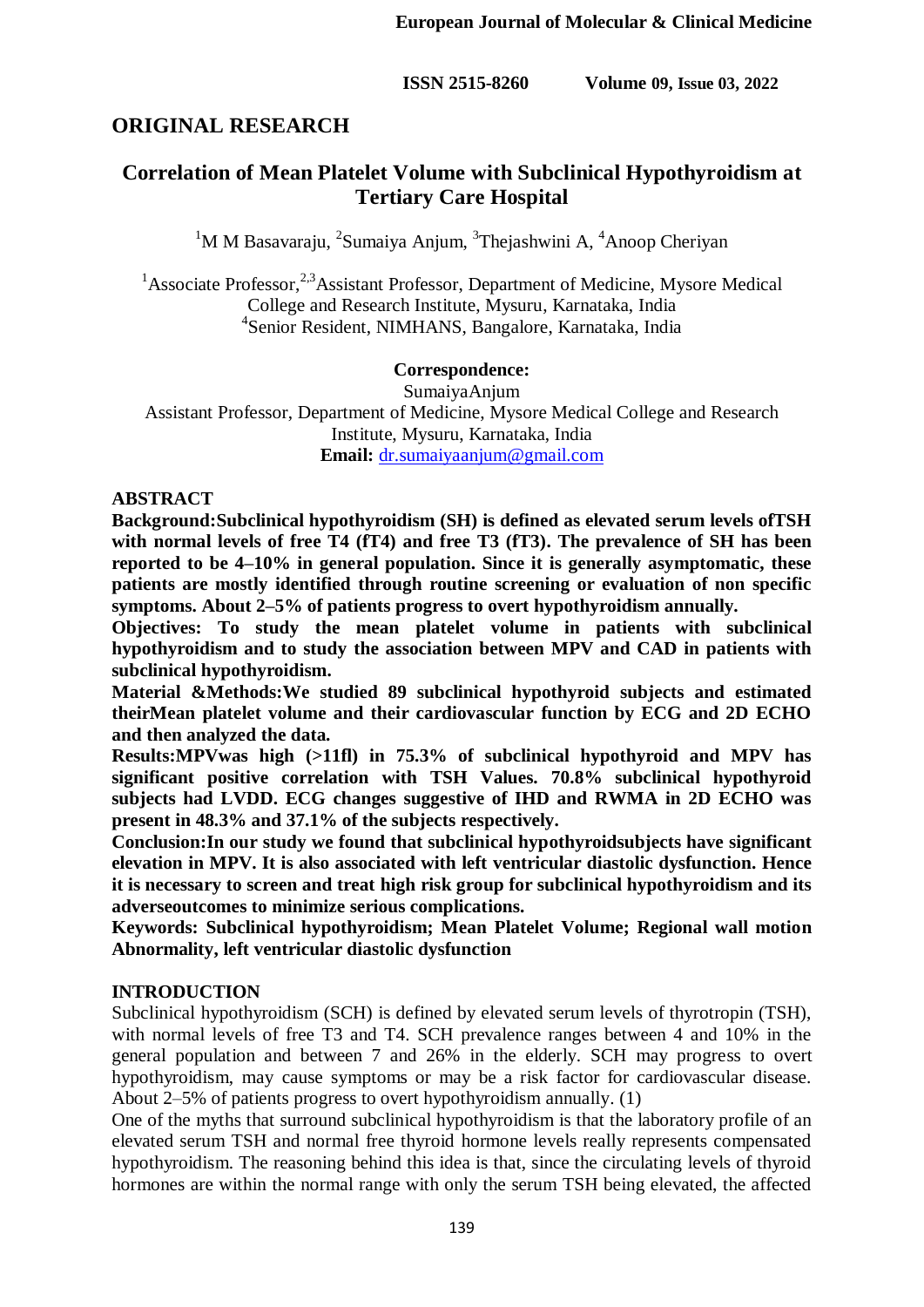subject is really euthyroid because the increased TSH is stimulating and driving the thyroid gland to produce normal thyroid hormone levels. Certainly, elevated serum TSH levels do stimulate even a diseased thyroid gland to produce and release more thyroid hormone. However, as long as the serum TSH level remains elevated, the thyroid hormone levels are not truly normal for that individual. The clearance kinetics of thyroid hormones and TSH from the circulation actually make such a conclusion inescapable. Because the half-life of T4 is 7 days and that of T3 is 1 day, the serum TSH, which has a half-life of less than 1 hour, would certainly be expected to return to normal if thyroid hormone levels were, indeed, normal for that individual. An elevated TSH in a patient, thus, means that the circulating thyroid hormone concentrations are insufficient, with a few rare exceptions (TSH-secreting tumors, thyroid hormone resistance syndromes). Subclinical hypothyroidism represents mild thyroid failure and is a clinically important disorder that has adverse clinical consequences and that should be treated in most, if not all, cases. (2)

SCH also has adverse effects on systolic and diastolic function, peripheral vascular resistance and serum lipid and coagulation profile. (3) Although the Whickham survey did not observe any association between SCH and coronary heart disease, in the Rotterdam study SCH was found to be associated with increased prevalence rate of atherosclerosis.(4) On the other hand, coronary heart disease is the leading cause of death in developed countries.(5) Changes in the size, density and reactivity of platelets may be involved in the natural history of vascular disease. Mean platelet volume (MPV) is the accurate measure of platelet size and is a marker of platelet function. (6) Larger and functionally more reactive platelets increase propensity to thrombosis. (7) Elevated MPV volume have been found in coronary heart disease. (8)This study mainly focuses on Mean Platelet Volume and Coronary artery disease in subjects with subclinical hypothyroidism in our hospital.

#### **MATERIALS & METHODS**

This Descriptive Study among 89 subjects attending K.R.Hospital attached to Mysore Medical College & Research Institute, Mysore who met inclusion criteria was taken up for study during the study period from December 2018 to December 2019. Permission for the study was obtained from the College authorities prior to commencement.

Information was collected through a pre tested and structured proforma for each subject The study was carried out on subjects with diagnosis of subclinical hypothyroidism. Qualifying patients underwent detailed history, clinical examination and relevant investigations.

#### **INCLUSION CRITERIA**

Subjects with subclinical hypothyroidism with 1) Normal thyroid hormone levels 2) TSH ( $>5$  mIU/L and  $<10$  mIU/L)

#### **EXCLUSION CRITERIA**

Familial hyperlipidemias, coagulation disorders, severe systemic disease, overt hypothyroid patients, systemic arterial hypertension, type I and type II diabetes mellitus, renal failure, underlying known cardiac disorder, pregnancy, malignancy

#### **INVESTIGATIONS CARRIED OUT**

- 1. T3,T4,TSH, fT3,fT4
- 2. Routine Blood Investigations
- 3. ECG
- 4. MPV
- 5. Lipid profile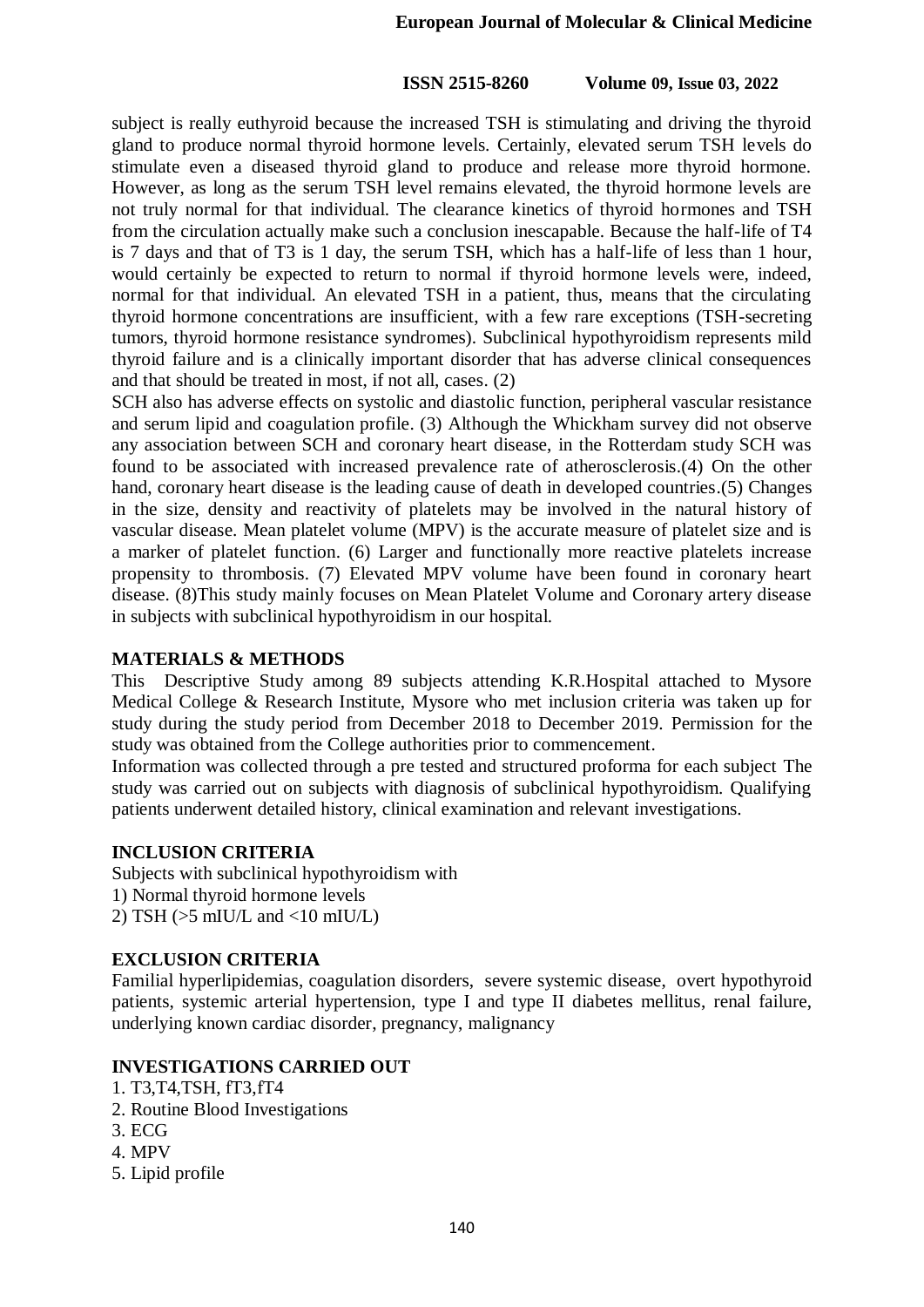6. 2D-ECHO

# **METHOD OF SAMPLE ANALYSIS**

Laboratory data consisted of blood sugar, blood urea, serum creatinine,T3, T4 ,TSH , and fasting lipid profile, T3 ,T4 and TSH were measured by IMMULITE 1000 immunoassay

## **STATISTICAL ANALYSIS**

Data was entered into Microsoft excel and analyses were done using the Statistical Package for Social Sciences (SPSS) for Windows software (version 18.0; SPSS Inc, Chicago). Descriptive statistics such as mean and standard deviation (SD) for continuous variables, and frequency and percentage for categorical variables were determined.

The chi-square test and fisher's exact test (when appropriate) was used to show the associations between predictor and outcome variables. The level of significance was set at 0.05. The factors which were significant by chi-square test were selected and subjected to Multi-variate analysis.

Factors associated with left ventricular dysfunction of patients were determined by using multivariate logistic regression analysis. Adjusted odds ratio along with 95% confidence intervals were calculated for each variable.

## **RESULT**

In this study out of 89 participants only 20 were above 60 years and above attributing to 25%. Rest of subjects were less than 60 year's attributing to 75%. Their age ranged from 25 to 85 years and mean age was 47.58 years. Out of 89 subjects 40 were males, almost 44.9% and 49 were females amounting to 55.1% Mean age of males were about 54.8±9.12 and females were about  $44.8 \pm 11.97$ . In our study of subclinical hypothyroid subjects, 33 had RWMA, around 37.1%. In our study 43 subjects had ECG changes suggestive of IHD, amounting to 48.3%.

In our study 63 of the subjects has LVDD (70%) and 26 has normal Diastolic function (29.2%). Out of the those with LV diastolic dysfunction 30 had Grade 1 LVDD (33%), 28 of them have Grade 2 (31.5%)..Mean platelet volume in the study has positive correlation with TSH which is statistically significant with  $p < 0.0001$  and pearson coefficient 0.429. fig 1 **Figure1: Correlation of MPV Withtsh**

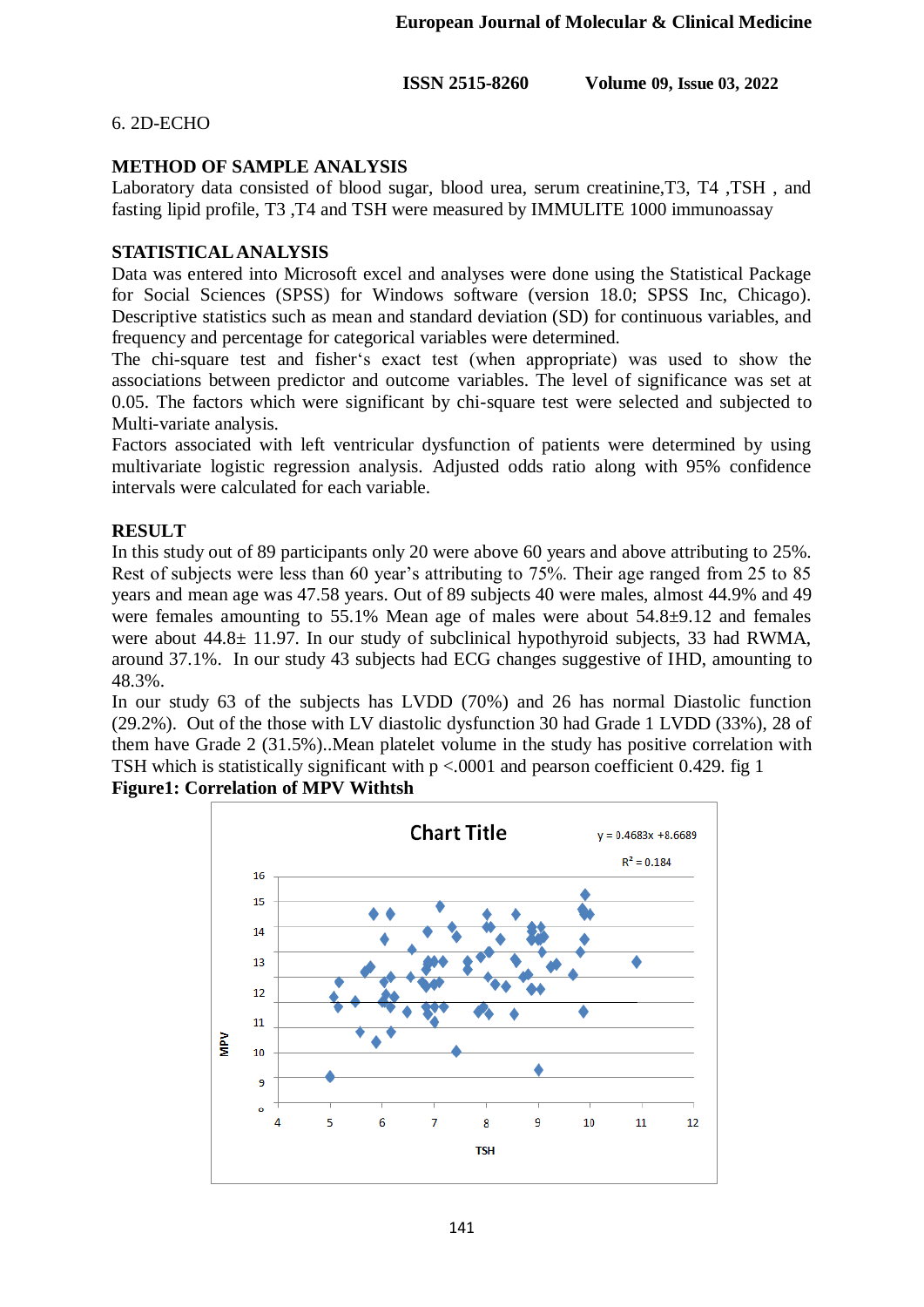Mean TSH value correlate with severity of LV dysfunction. Mean TSH increases with LVDD, Grade 2 LVDD with highest mean TSH of 8.4757 and normal LV Diastolic function with mean TSH of 7.1881 Table 1

| <b>LVDD</b>    |    | <b>Mean TSH</b> |                            |
|----------------|----|-----------------|----------------------------|
| <b>NORMAL</b>  | 26 | 7.1881          |                            |
| <b>GRADE1</b>  | 30 | 7.6200          |                            |
| <b>GRADE 2</b> | 28 | 8.4757          |                            |
| <b>GRADE 3</b> |    | 6.4200          |                            |
| Total          | 89 | 7.6956          | $\text{P value} = < 0.001$ |

**Table 1: Association of TSH with LV diastolic dysfunction(LVDD)**

Mean MPV value correlate with severity of LV dysfunction as Mean MPV increases with LVDD, Grade 2 LVDD with highest mean MPV of 13.5179 and normal LV Diastolic function with mean MPV of 10.79 Table 2

**Table 2: Association of MPV with LV diastolic dysfunction (LVDD)**

|                | N  | <b>Mean</b> | <b>P</b> value |
|----------------|----|-------------|----------------|
| <b>NORMAL</b>  | 26 | 10.7962     |                |
| <b>GRADE1</b>  | 30 | 12.3300     |                |
| <b>GRADE 2</b> | 28 | 13.5179     |                |
| <b>GRADE 3</b> | 5  | 12.6400     |                |
| Total          | 89 | 12.2730     | ${<}000$       |

The mean TSH of patients with ECG changes suggestive of IHD is 8.0942 which is higher compared to no IHD changes in ECG which was 7.3230, which was statistically significant. Table 3

**Table 3: Association of IHD changes in ECG with TSH values**

|            | <b>ECG IHD Change</b> | N |                    | Mean   P value |
|------------|-----------------------|---|--------------------|----------------|
|            | Yes                   |   | $8.0942 \leq .009$ |                |
| <b>TSH</b> | No                    |   | 7.3230             |                |

The mean TSH of patients with RWMA is 8.0135 which is higher compared to those without RWMA which was7.4977, proving increased systolic dysfunction in those with high TSH. Table 3, 4

#### **Table 4: Association of RWMA with TSH values**

|            | <b>RWMA</b>  | N  |        | Mean $\vert$ P value |
|------------|--------------|----|--------|----------------------|
|            | Yes          | 33 | 8.0315 | .087                 |
| <b>TSH</b> | $N_{\Omega}$ | 56 | 7.4977 |                      |

Incidence of IHD changes in ECG in the study is associated with increased mean MPV having mean MPV of 13.2424 compared to 11.537 in those with no ECG changesTable 5 **Table 5: Association of IHD changes in ECG with MPV** 

|            | <b>ECG IHD Change</b> |    | Mean             |  |
|------------|-----------------------|----|------------------|--|
|            | Yes                   | 43 | 13.0605          |  |
| <b>MPV</b> | No                    | 46 | 11.5370  P <.001 |  |

Incidence of RWMA in the study is associated with increased mean MPV with those with RWMA having mean MPV of 15.2424 compared to 13.7018 in those with no RWMA Table 6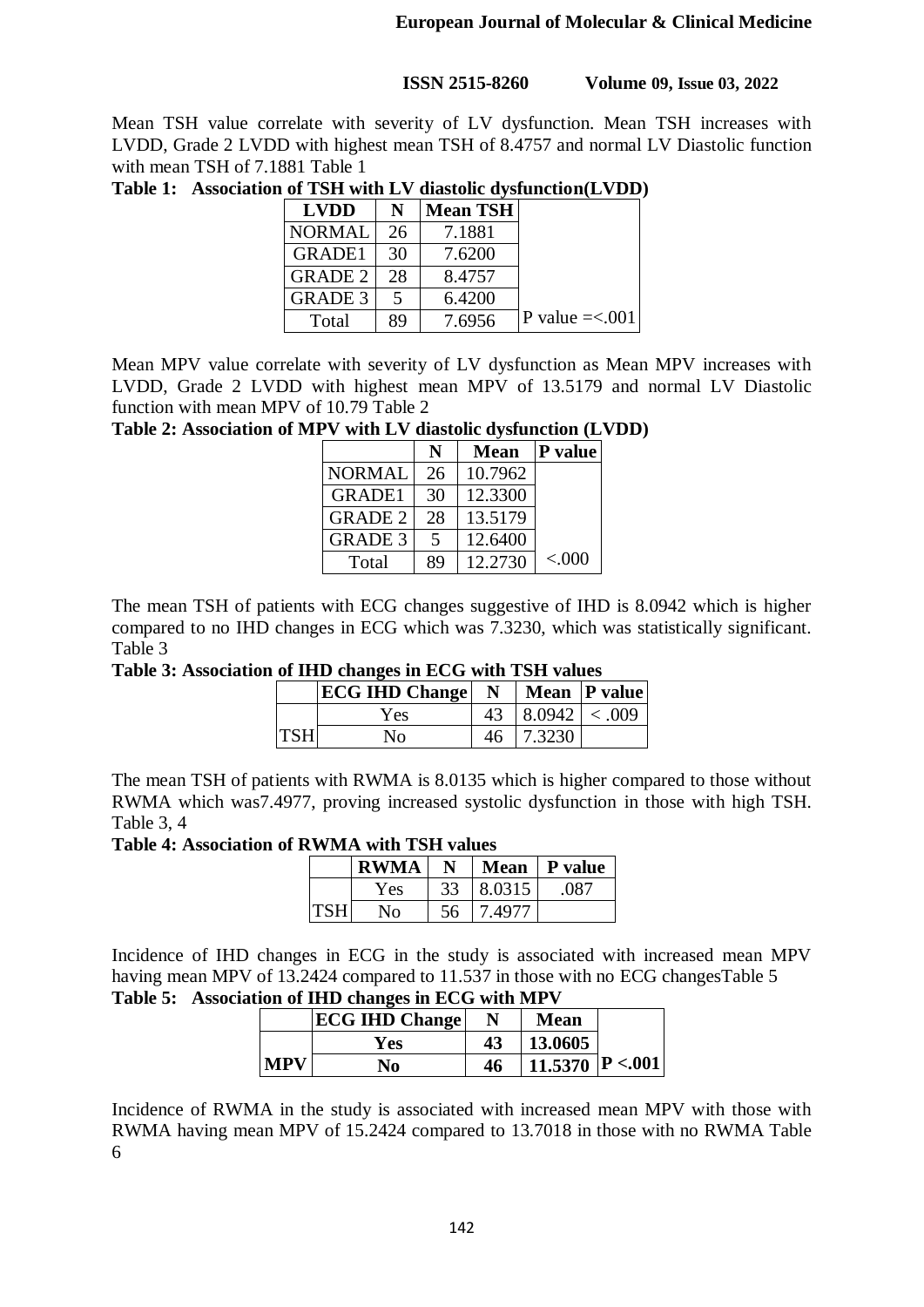| ' KMWA with MPV |             |    |                  |  |  |
|-----------------|-------------|----|------------------|--|--|
|                 | <b>RWMA</b> |    | <b>Mean</b>      |  |  |
|                 | Yes         | 33 | 15.2424  P <.000 |  |  |
| <b>MPV</b>      | No          | 56 | 13.7018          |  |  |

# **Table 6: Association of RMWA with MPV**

## **DISCUSSION**

Out of 89 subjects age distribution was between 25 to 75 years. About 21 (23.5%) of subjects aged more than 60 years and 68 (76.5%) were aged less than 60 years. Out of 89 subjects ,49 were females and 40 were males. In our study 63 of 89 subjects had LV Diastolic Dysfunction and 26 had normal Diastolic function. Out of 89 subjects 33 of them had RWMA and 56 had no Regional Wall motion Abnormality. Out of 89 ,43 subjects had ECG changes suggestive of IHD and 46 had no changes suggestive of IHD.

Out of 89 subjects, 56 of them has raised MPV > 11fl (75.31%).Mean platelet volume in our study is found to have positive correlation with TSH values p<.001 with Pearson correlation coefficient 0.429.

LVDD is found to have positive association with TSH values with increasing TSH associated with increasing severity of LV diastolic dysfunction except for grade 3 LVDD which may be because of less no subjects with grade 3 LVDD, and this was statistically significant with p value <0.001. MPV was also found to have positive correlation with severity of LVDD, except for Grade 3 LVDD which may be because of less no subjects with Grade 3 LVDD

Mean TSH in 33 of the Patients with RWMA is found to 8.03 when compared with 56 of the subjects with no RWMA who has mean TSH of 7.49

Mean MPV value in 33 of the subjects with RWMA is found to be 15.24 fl compared to 56 subjects with no RWMA having mean MPV value of 13.537 statistically significant with p<.0001

Mean MPV value in 43 of the subjects with ECG changes suggestive of IHD is found to be 13.050 fl compared to 56 subjects with no ECG changes suggestive of IHD having mean MPV value of 11.537 which is statistically significant with  $p<0.0001$ .

A similar study done by HAMIYET YILMAZ et al Department of Endocrinology, Ayden State Hospital, Aydn,2010 total 60 subjects with subclinical hypothyroidism with just 4 males and 56 females. Study reported significant increase in MPV in subjects with subclinical hypothyroidism. (9)

Erkan Coban et al conducted study with 36 subjects with subclinical hypothyroidism and 16 :20 male to female ratio. The level of MPV was significantly higher in the subclinical hypothyroid group than in the euthyroid group  $(9.9\pm0.9 \text{ fl vs. } 9.2\pm0.7 \text{ fl, } p<0.05)$ . (3)

Erikci et al, conducted study on 47 patients with subclinical hypothyroidism and 30 euthyroid healthy controls. The mean ages of patients with subclinical hypothyroidism and control group were  $44.59 + (-12.98$  and  $45.97 + (-12.51$ , respectively. None of the patients were on thyroid hormone replacement therapy. Reported increased MPV values in subclinical hypothyroidism cases.(10)

A similar Indian study done by T K Mishra in SBC medical college Cuttack, Orissa on 32 subclinical hypothyroid subjects also had high incidence of LVDD and was significant (P value  $\leq 0.05$ ). (11)

Subclinical hypothyroidism was significantly positively associated with the prevalence of ischemic heart disease after adjustment for age and sex in all subjects [odds ratio (OR) 2.6; 95% CI, 1.2–5.6; P 0.02] and after adjustment for age in men (OR 3.7; 95% CI, 1.4–10.2; P 0.01). (12)

Muscari et al. found a direct association between an MPV  $+ 8.4$  fl (the high tercile of its distribution) and ischemic ECG changes. (13)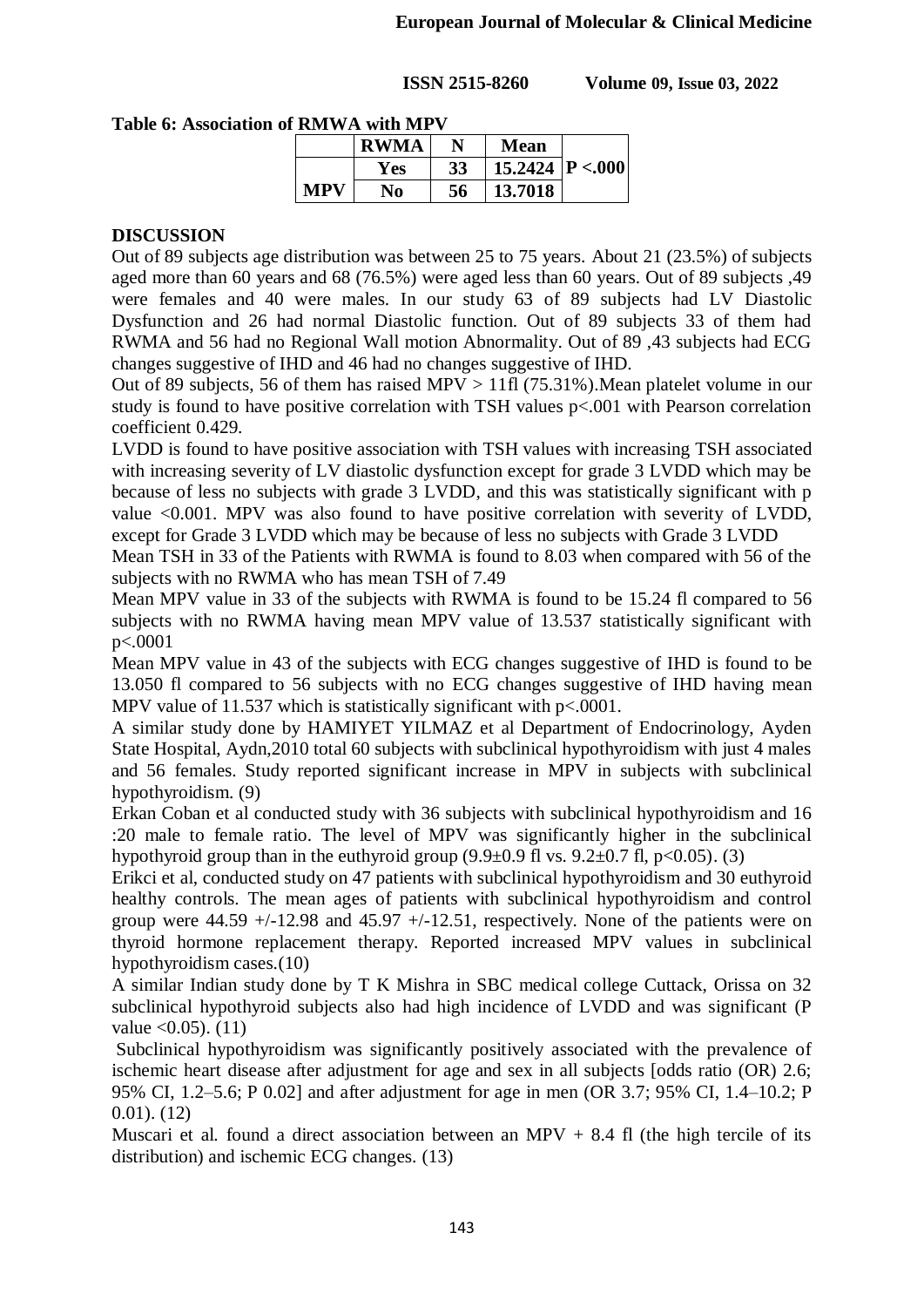Endler et al. reported that regardless of the extent of the coronary lesions among patients with coronary artery disease, those with higher MPV values had been found to have a greater risk of acute myocardial infarction than those with lower MPV14. Pizzulli et al. reported higher MPV values in patients with documented coronary artery disease than that in controls106.

### **CONCLUSION**

It was concluded that RWMA and ECG changes suggestive of IHD was present in 37.1% and 48.3% of the subjects respectively and was associated with increase in TSH indicating subclinical hypothyroid subjects are at high risk for cardiovascular morbidity. Mean platelet volume in our study is found to have positive correlation with TSH values p<.001 with Pearson correlation coefficient 0.429. TSH value is found to have positive correlation with severity of LVDD except for grade 3 LVDD which may be because of lesser no of subjects with grade 3, and this was statistically significant with p value  $\leq 0.001$ . The correlation with MPV and LVDD was measured with Pearson correlation coefficient and was proved to be positively correlated with a coefficient of 0.858 and with a p- value of <0.001 proving the test to be statistically significant. In the present study increased value of MPV was associated with severity of diastolic dysfunction in the echocardiography except for grade 3 LVDD which may be because of lesser no of subjects with grade 3 LVDD. However further studies are needed to confirm the increased risk of cardiovascular complications in SCH subjects with raised Mean platelet volume.

## **SOURCE OF FUNDING**

This research received no specific grant from any funding agency in the public, commercial or not-for-profit sectors.

#### **CONFLICT OF INTEREST**

None to declare.

## **ACKNOWLEDGMENT**

I would like to thank Dean and Director, MMCRI, HOD, Department of Medicine ,MMCRI and Statistician DrLancy. I would also like to express my profound gratitude to all the participants for their co-operation and for their immense faith they reposed in me

## **REFERENCES**

- 1. Canaris GJ, Manowitz NR, Mayor G, Ridgway EC. The Colarado thyroid disease prevalence study. Arch InternMed 2000;160:526–534.
- 2. Subclinical Hypothyroidism Is Mild Thyroid Failure and Should be Treated. Michael T. McDermott and E. Chester Ridgway. The Journal of Clinical Endocrinology & Metabolism 2001; 86(10):4585-4590.
- 3. Papi G, Uberti E, Betterle C, Carani C, Pearce EN, Braverman LE, Roti E. Subclinical hypothyroidism. CurrOpinEndocrinol Diabetes Obes 2007; 14:197–208.
- 4. Hak AE, Pols HAP, Visser TJ, Drexhage HA, Hofman A, Witterman JC. Subclinical hypothyroidism is an independent risk factor for atherosclerosis and myocardial infarction in elderly women: the Rotterdam study. Ann Intern Med 2000; 132:270–278.
- 5. Coban E, Yazıcıoglu G, Ozdogan M. Platelet activation in subjects with subclinical hypothyroidism. Med SciMonit 2007;13:211–214.
- 6. Greisenegger S, Endler G, Hsieh K, Tentschert S, Mannhalter C, Lalouschek W. Is elevated mean platelet volume associated with a worse outcome in patients with acute ischemic cerebrovascular events? Sroke 2004;35:1688–1691.